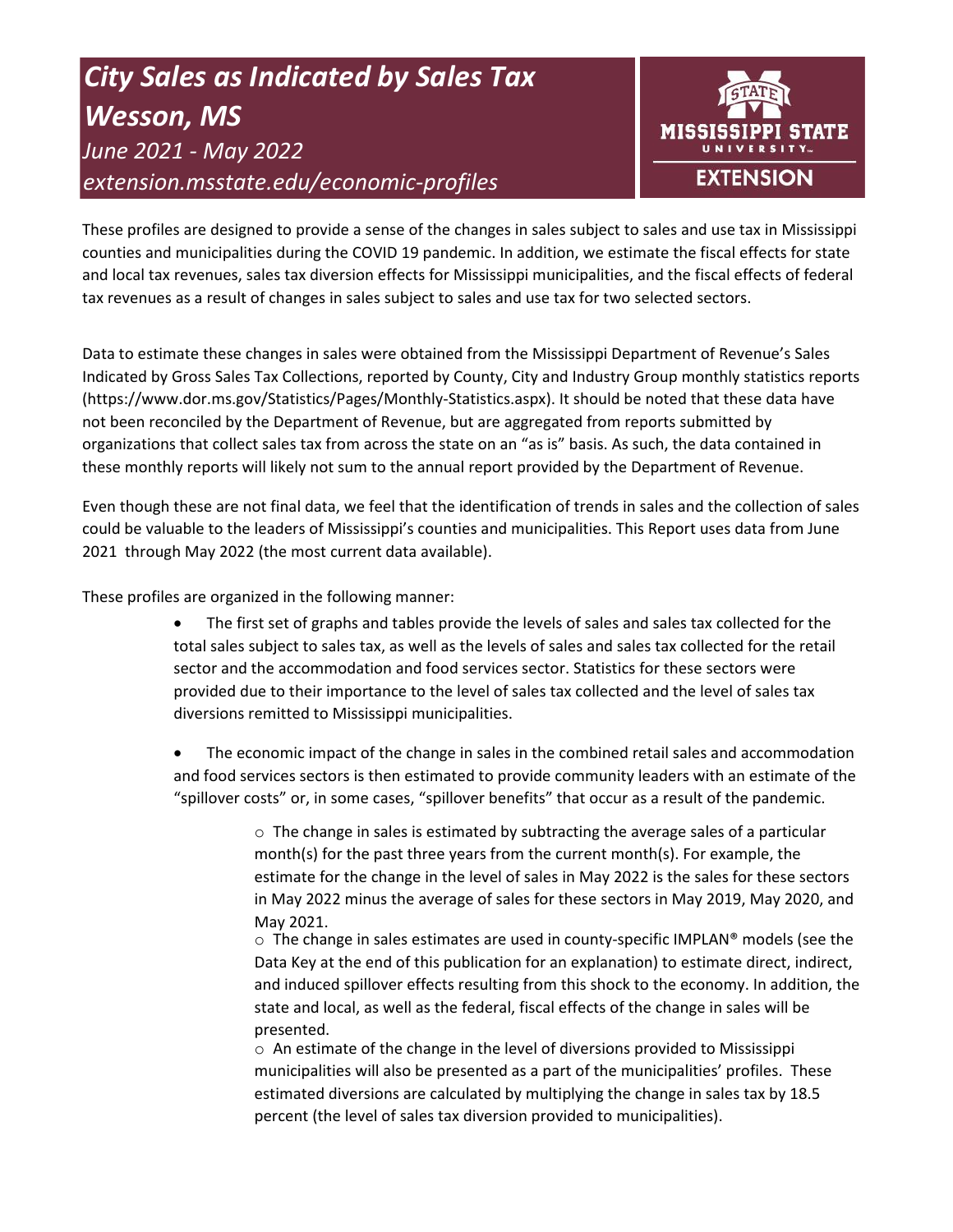| Total Sales as Indicated by Sales Tax (\$000s) |         |         |         | <b>Total Sales Tax Collected (\$000s)</b> |           |      |      |      |      |
|------------------------------------------------|---------|---------|---------|-------------------------------------------|-----------|------|------|------|------|
| Month                                          | 2019    | 2020    | 2021    | 2022                                      | Month     | 2019 | 2020 | 2021 | 2022 |
| January                                        | \$1,269 | \$1,349 | \$1,497 | \$1,866                                   | January   | \$66 | \$69 | \$76 | \$96 |
| February                                       | \$1,751 | \$1,730 | \$1,838 | \$1,945                                   | February  | \$63 | \$59 | \$69 | \$75 |
| March                                          | \$1,237 | \$1,241 | \$1,157 | \$1,495                                   | March     | \$61 | \$59 | \$60 | \$80 |
| April                                          | \$1,373 | \$1,408 | \$1,507 | \$1,699                                   | April     | \$71 | \$73 | \$83 | \$94 |
| May                                            | \$1,320 | \$1,265 | \$1,406 | \$1,759                                   | May       | \$66 | \$68 | \$76 | \$89 |
| June                                           | \$1,263 | \$1,347 | \$1,464 |                                           | June      | \$65 | \$72 | \$74 |      |
| July                                           | \$1,448 | \$1,627 | \$1,677 |                                           | July      | \$69 | \$84 | \$85 |      |
| August                                         | \$1,292 | \$1,411 | \$1,640 |                                           | August    | \$68 | \$72 | \$78 |      |
| September                                      | \$2,137 | \$1,781 | \$2,262 |                                           | September | \$67 | \$71 | \$82 |      |
| October                                        | \$1,568 | \$1,534 | \$2,094 |                                           | October   | \$75 | \$77 | \$94 |      |
| November                                       | \$1,366 | \$1,486 | \$1,673 |                                           | November  | \$68 | \$73 | \$82 |      |
| December                                       | \$1,231 | \$1,378 | \$1,578 |                                           | December  | \$62 | \$71 | \$79 |      |



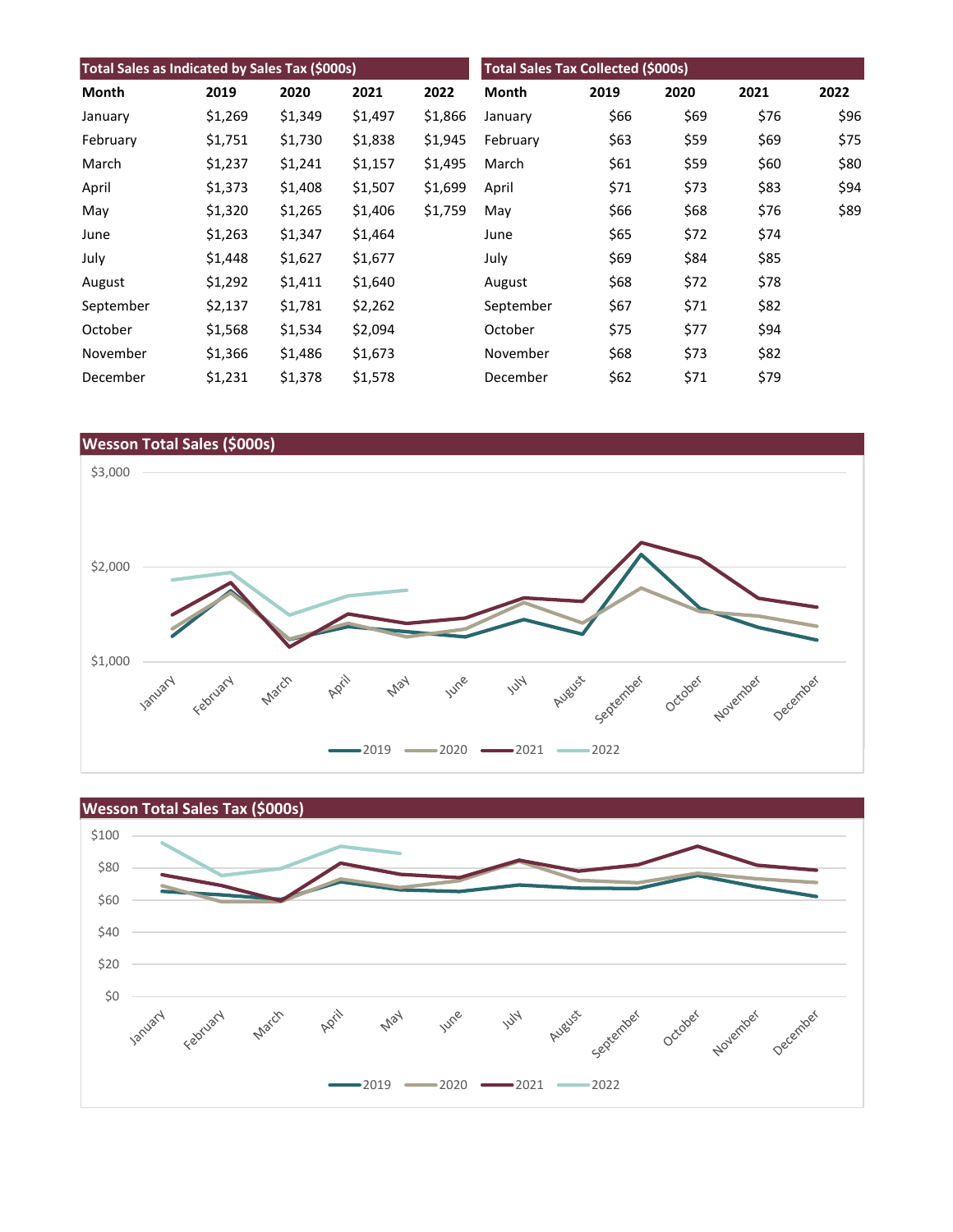| Retail Sector Sales as Indicated by Sales Tax (\$000s) |         |         |         |         | <b>Retail Sector Sales Tax Collected (\$000s)</b> |      |      |      |      |
|--------------------------------------------------------|---------|---------|---------|---------|---------------------------------------------------|------|------|------|------|
| Month                                                  | 2019    | 2020    | 2021    | 2022    | Month                                             | 2019 | 2020 | 2021 | 2022 |
| January                                                | \$933   | \$1,042 | \$1,182 | \$1,375 | January                                           | \$46 | \$51 | \$60 | \$65 |
| February                                               | \$1,481 | \$1,452 | \$1,571 | \$1,482 | February                                          | \$45 | \$44 | \$54 | \$51 |
| March                                                  | \$920   | \$994   | \$906   | \$999   | March                                             | \$44 | \$46 | \$47 | \$54 |
| April                                                  | \$1,030 | \$1,119 | \$1,194 | \$1,151 | April                                             | \$54 | \$58 | \$66 | \$66 |
| May                                                    | \$1,011 | \$999   | \$1,084 | \$1,311 | May                                               | \$50 | \$52 | \$59 | \$66 |
| June                                                   | \$994   | \$1,095 | \$1,118 |         | June                                              | \$49 | \$56 | \$57 |      |
| July                                                   | \$1,121 | \$1,369 | \$1,253 |         | July                                              | \$52 | \$68 | \$65 |      |
| August                                                 | \$989   | \$1,094 | \$1,232 |         | August                                            | \$49 | \$55 | \$58 |      |
| September                                              | \$1,803 | \$1,550 | \$1,758 |         | September                                         | \$51 | \$55 | \$62 |      |
| October                                                | \$1,165 | \$1,296 | \$1,575 |         | October                                           | \$55 | \$62 | \$71 |      |
| November                                               | \$1,004 | \$1,137 | \$1,117 |         | November                                          | \$50 | \$57 | \$54 |      |
| December                                               | \$924   | \$1,084 | \$1,105 |         | December                                          | \$46 | \$55 | \$55 |      |



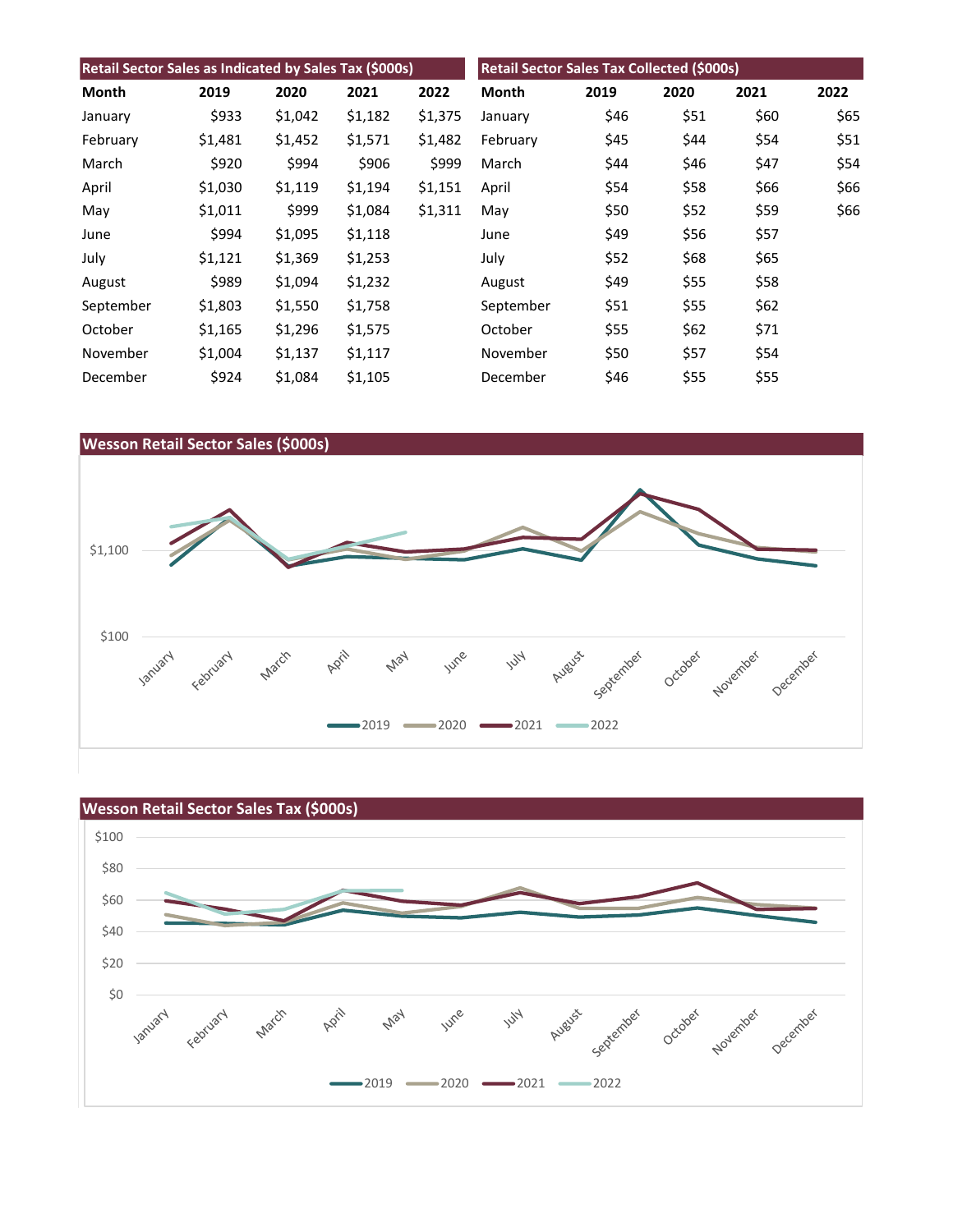| <b>Food Service and Accommodations Sector Sales</b><br>Subject to Sales Tax (\$000s) |       |       |       |       | <b>Food Service and Accommodations Sector Sales</b><br><b>Tax Collected (\$000s)</b> |     |     |     |     |
|--------------------------------------------------------------------------------------|-------|-------|-------|-------|--------------------------------------------------------------------------------------|-----|-----|-----|-----|
|                                                                                      |       |       |       |       |                                                                                      |     |     |     |     |
| January                                                                              | \$117 | \$120 | \$59  | \$43  | January                                                                              | \$5 | \$5 | \$2 | \$3 |
| February                                                                             | \$68  | \$126 | \$40  | \$148 | February                                                                             | \$5 | \$5 | \$3 | \$5 |
| March                                                                                | \$148 | \$106 | \$105 | \$142 | March                                                                                | \$5 | \$3 | \$3 | \$4 |
| April                                                                                | \$152 | \$135 | \$134 | \$174 | April                                                                                | \$5 | \$4 | \$4 | \$4 |
| May                                                                                  | \$144 | \$62  | \$138 | \$136 | May                                                                                  | \$5 | \$3 | \$5 | \$4 |
| June                                                                                 | \$98  | \$84  | \$114 |       | June                                                                                 | \$5 | \$4 | \$4 |     |
| July                                                                                 | \$145 | \$61  | \$136 |       | July                                                                                 | \$5 | \$4 | \$5 |     |
| August                                                                               | \$112 | \$54  | \$145 |       | August                                                                               | \$5 | \$4 | \$4 |     |
| September                                                                            | \$155 | \$60  | \$147 |       | September                                                                            | \$5 | \$4 | \$3 |     |
| October                                                                              | \$208 | \$53  | \$175 |       | October                                                                              | \$7 | \$4 | \$4 |     |
| November                                                                             | \$189 | \$51  | \$158 |       | November                                                                             | \$6 | \$4 | \$4 |     |
| December                                                                             | \$140 | \$80  | \$138 |       | December                                                                             | \$5 | \$2 | \$3 |     |

**Wesson Food Service and Accommodations Sector Sales (\$000s)**



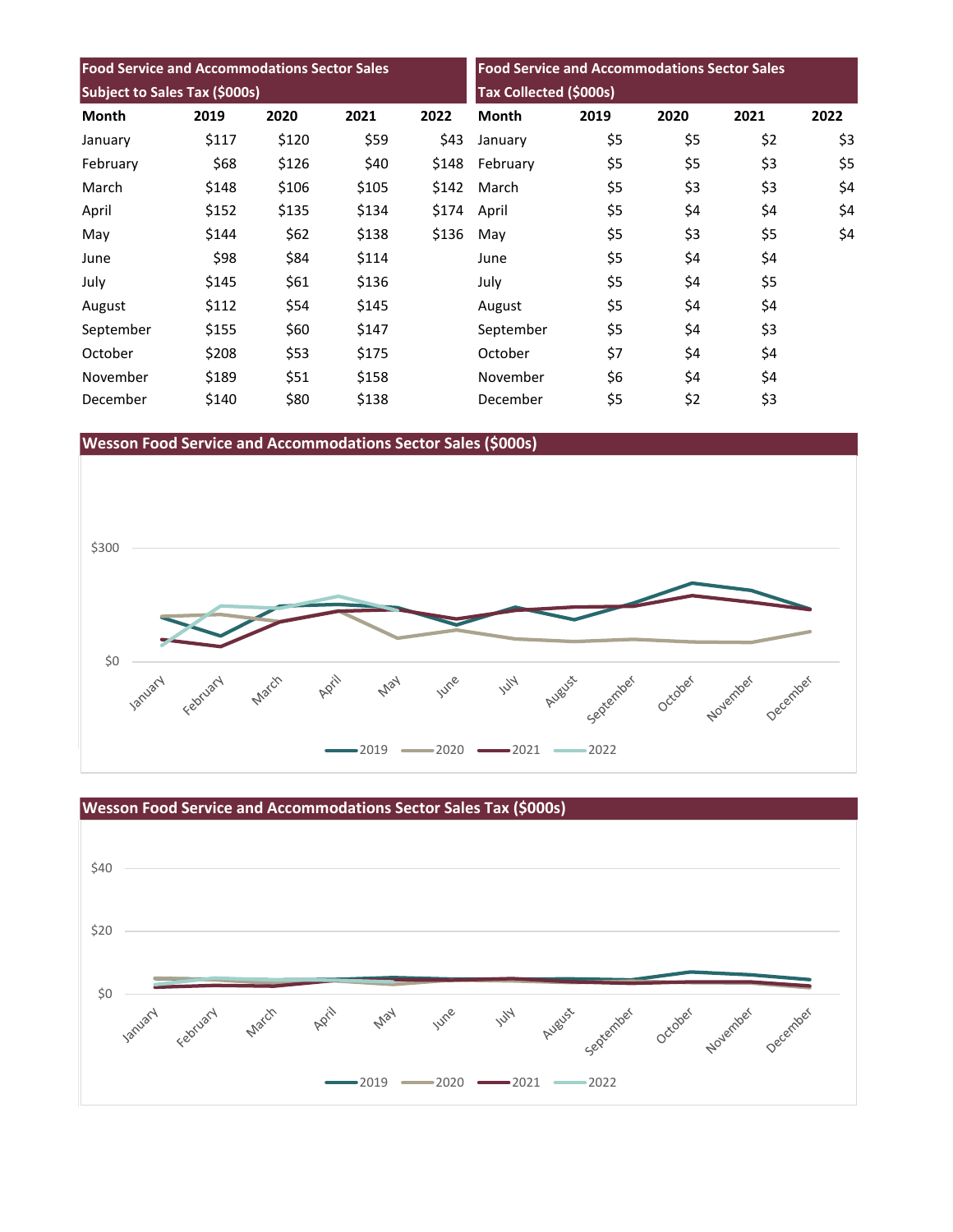| <b>Estimated Change in Sales</b>                        |                      |                |               |
|---------------------------------------------------------|----------------------|----------------|---------------|
|                                                         | <b>Sales</b>         | Average Sales* | Change in     |
|                                                         | <b>Jun21 - May22</b> | Jun18 - May21  | <b>Sales</b>  |
| <b>Agriculture, Forestry, Fishing and Hunting</b>       | \$0                  | \$0            | \$0           |
| Mining, Quarrying, and Oil and Gas Extraction           | \$0                  | \$0            | \$0           |
| <b>Utilities</b>                                        | \$0                  | \$0            | \$0           |
| Construction                                            | \$0                  | \$0            | \$0           |
| <b>Manufacturing</b>                                    | \$0                  | \$0            | \$0           |
| <b>Wholesale Trade</b>                                  | \$0                  | \$11,549       | ( \$11,549)   |
| <b>Retail Trade</b>                                     | \$15,500,000         | \$13,700,000   | \$1,748,106   |
| <b>Transportation and Warehousing</b>                   | \$0                  | \$0            | \$0           |
| <b>Information</b>                                      | \$1,336,271          | \$1,534,164    | ( \$197, 893) |
| <b>Finance and Insurance</b>                            | \$0                  | \$0            | \$0           |
| <b>Real Estate and Rental and Leasing</b>               | \$0                  | \$0            | \$0           |
| <b>Professional, Scientific, and Technical Services</b> | \$0                  | \$0            | \$0           |
| <b>Management of Companies and Enterprises</b>          | \$0                  | \$0            | \$0           |
| <b>Admin/Support/Waste Mgt &amp; Remediation Svcs</b>   | \$0                  | \$0            | \$0           |
| <b>Educational Services</b>                             | \$0                  | \$0            | \$0           |
| <b>Health Care and Social Assistance</b>                | \$0                  | \$0            | \$0           |
| Arts, Entertainment, and Recreation                     | \$0                  | \$0            | \$0           |
| <b>Accomodation and Food Services</b>                   | \$1,655,819          | \$1,345,603    | \$310,216     |
| <b>Other Services (except Public Administration)</b>    | \$367,587            | \$399,936      | ( \$32, 349)  |
| <b>Public Administration</b>                            | \$0                  | \$0            | \$0           |
| <b>Change in Total of Sector Sales</b>                  | \$18,859,677         | \$16,991,252   | \$1,816,531   |

\*Average Sales is calculated as the sum of average monthly sales for the three previous years.

| <b>Economic Impact Summary from Change in Total of Sector Sales (IMPLAN)</b> |            |              |                             |              |  |  |  |  |
|------------------------------------------------------------------------------|------------|--------------|-----------------------------|--------------|--|--|--|--|
| <b>Impact Type</b>                                                           | Employment | Labor Income | <b>Total Value</b><br>Added | Output       |  |  |  |  |
| <b>Direct Effect</b>                                                         | 24.4       | \$574,850    | \$1,017,690                 | \$677,689    |  |  |  |  |
| <b>Indirect Effect</b>                                                       | 1.2        | \$25,804     | \$67,632                    | \$153,558    |  |  |  |  |
| <b>Induced Effect</b>                                                        | 1.7        | \$47,087     | \$92,456                    | \$180,538    |  |  |  |  |
| <b>Total Effect</b>                                                          | (0.3)      | \$322,553    | \$489,253                   | ( \$469,051) |  |  |  |  |

**Estimated Change in Municipal Sales Tax Diversions (18.5%) \$23,410** See explanation of Municipal Sales Tax Diversions in the Data Key.

## **Estimated Change in State and Local Tax from Change in Total of Sector Sales (IMPLAN)**

|                                  |                   |            | Taxes on              |                   |                     |
|----------------------------------|-------------------|------------|-----------------------|-------------------|---------------------|
|                                  | <b>Employment</b> | Proprietor | <b>Production and</b> |                   |                     |
| <b>Description</b>               | Compensation      | Income     | <b>Imports</b>        | <b>Households</b> | <b>Corporations</b> |
| <b>Dividends</b>                 | \$0               | \$0        | \$0                   | \$0               | \$313               |
| <b>Social Insurance</b>          | \$52              | \$0        | \$0                   | \$0               | \$0                 |
| <b>TOPI: Sales Tax</b>           | \$0               | \$0        | \$126,541             | \$0               | \$0                 |
| <b>TOPI: Property Tax</b>        | \$0               | \$0        | \$93,727              | \$0               | \$0                 |
| <b>TOPI: Other Tax</b>           | \$0               | \$0        | \$14,614              | \$0               | \$0                 |
| <b>Corporate Profits Tax</b>     | \$0               | \$0        | \$0                   | \$0               | \$3,709             |
| <b>Personal Taxes</b>            | \$0               | \$0        | \$0                   | \$12,963          | \$0                 |
| <b>Total State and Local Tax</b> | \$27              | \$0        | \$97,329              | \$7,513           | \$948               |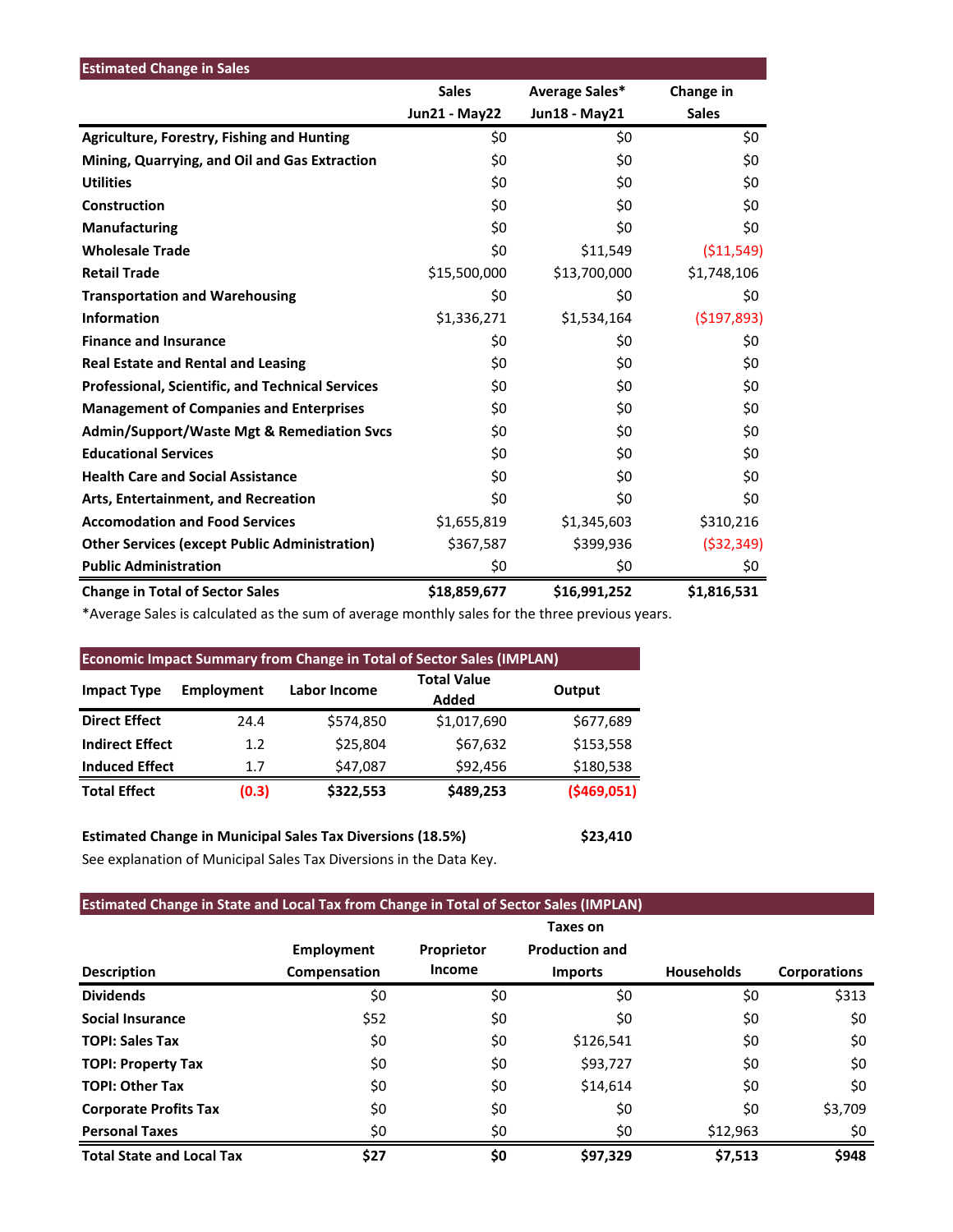# **Sales Tax Diversions and Special Levies**

| <b>Wesson Diversions</b> |          |          |          |          | <b>No Special Levy</b> |      |      |      |      |  |
|--------------------------|----------|----------|----------|----------|------------------------|------|------|------|------|--|
| Month                    | 2019     | 2020     | 2021     | 2022     | Month                  | 2019 | 2020 | 2021 | 2022 |  |
| January                  | \$14,538 | \$14,377 | \$15,580 | \$19,720 | January                |      |      |      |      |  |
| February                 | \$13,018 | \$12,636 | \$14,079 | \$16,951 | February               |      |      |      |      |  |
| March                    | \$12,808 | \$11,776 | \$12,997 | \$16,456 | March                  |      |      |      |      |  |
| April                    | \$14,272 | \$15,834 | \$17,252 | \$19,333 | April                  |      |      |      |      |  |
| May                      | \$14,609 | \$14,153 | \$15,829 | \$19,197 | May                    |      |      |      |      |  |
| June                     | \$13,108 | \$15,089 | \$16,979 |          | June                   |      |      |      |      |  |
| July                     | \$14,514 | \$17,515 | \$16,675 |          | July                   |      |      |      |      |  |
| August                   | \$13,846 | \$14,472 | \$19,123 |          | August                 |      |      |      |      |  |
| September                | \$13,665 | \$15,722 | \$16,241 |          | September              |      |      |      |      |  |
| October                  | \$15,336 | \$15,879 | \$18,789 |          | October                |      |      |      |      |  |
| November                 | \$14,874 | \$15,285 | \$19,455 |          | November               |      |      |      |      |  |
| December                 | \$13,413 | \$15,305 | \$16,886 |          | December               |      |      |      |      |  |

| <b>No Special Levy</b> |      |      |      |      | <b>No Special Levy</b> |      |      |      |      |  |
|------------------------|------|------|------|------|------------------------|------|------|------|------|--|
| Month                  | 2019 | 2020 | 2021 | 2022 | Month                  | 2019 | 2020 | 2021 | 2022 |  |
| January                |      |      |      |      | January                |      |      |      |      |  |
| February               |      |      |      |      | February               |      |      |      |      |  |
| March                  |      |      |      |      | March                  |      |      |      |      |  |
| April                  |      |      |      |      | April                  |      |      |      |      |  |
| May                    |      |      |      |      | May                    |      |      |      |      |  |
| June                   |      |      |      |      | June                   |      |      |      |      |  |
| July                   |      |      |      |      | July                   |      |      |      |      |  |
| August                 |      |      |      |      | August                 |      |      |      |      |  |
| September              |      |      |      |      | September              |      |      |      |      |  |
| October                |      |      |      |      | October                |      |      |      |      |  |
| November               |      |      |      |      | November               |      |      |      |      |  |
| December               |      |      |      |      | December               |      |      |      |      |  |

| <b>No Special Levy</b> |      |      |      |      |
|------------------------|------|------|------|------|
| <b>Month</b>           | 2019 | 2020 | 2021 | 2022 |
| January                |      |      |      |      |
| February               |      |      |      |      |
| March                  |      |      |      |      |
| April                  |      |      |      |      |
| May                    |      |      |      |      |
| June                   |      |      |      |      |
| July                   |      |      |      |      |
| August                 |      |      |      |      |
| September              |      |      |      |      |
| October                |      |      |      |      |
| November               |      |      |      |      |
| December               |      |      |      |      |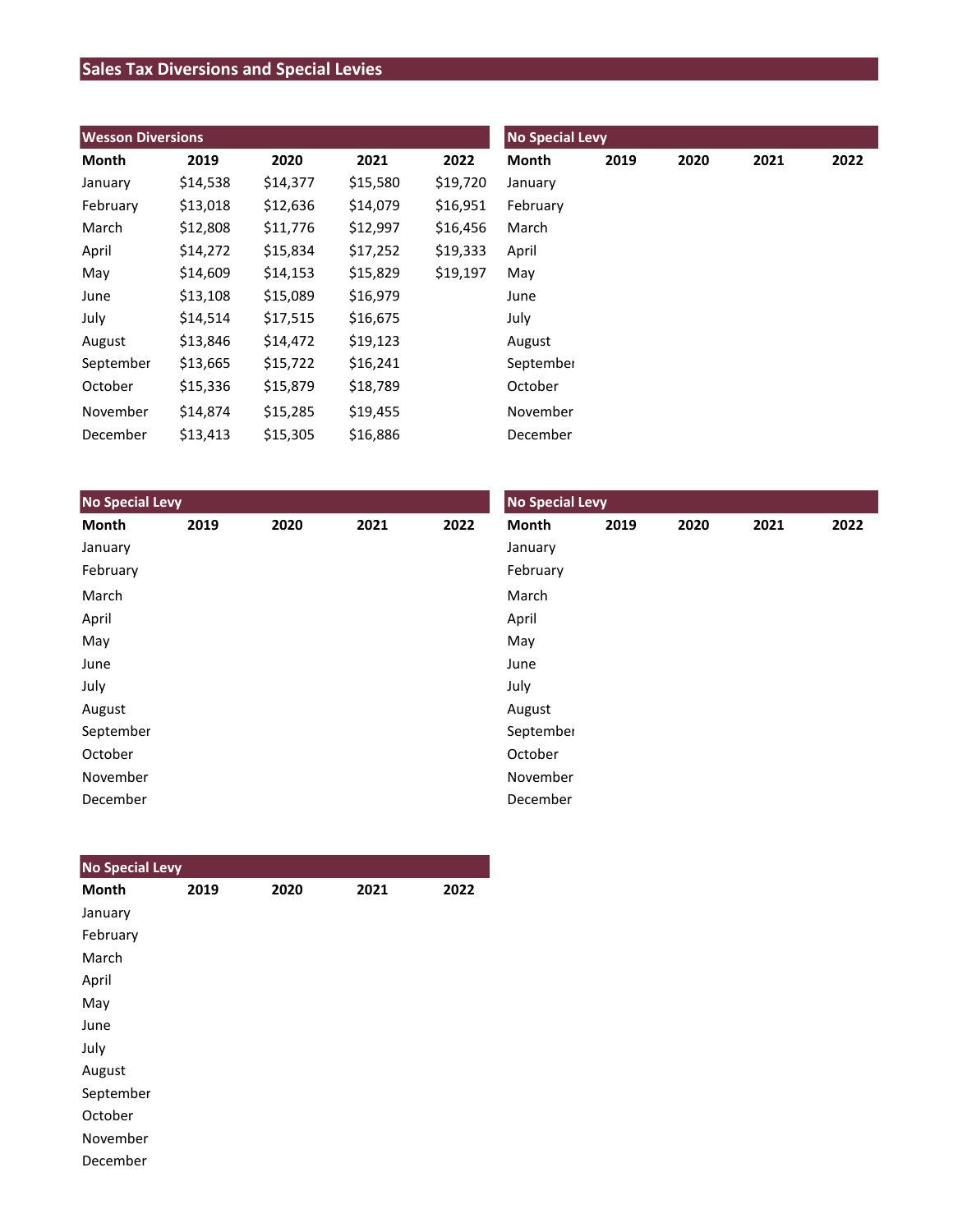#### **Estimated Change in Federal Tax from Change in Total of Sector Sales (IMPLAN)**

|                                 | Employment   | Proprietor    | <b>Production and</b> |                   |                     |
|---------------------------------|--------------|---------------|-----------------------|-------------------|---------------------|
| <b>Description</b>              | Compensation | <b>Income</b> | <b>Imports</b>        | <b>Households</b> | <b>Corporations</b> |
| <b>Social Insurance</b>         | \$91,570     | \$1,330       | \$0                   | \$0               | \$0                 |
| <b>TOPI: Taxes</b>              | \$0          | \$0           | \$21,524              | \$0               | \$0                 |
| <b>Corporate Profits Tax</b>    | \$0          | \$0           | \$0                   | \$0               | \$7,654             |
| <b>Personal Tax: Income Tax</b> | \$0          | \$0           | \$0                   | \$28,779          | \$0                 |
| <b>Total Federal Tax</b>        | \$43,468     | \$576         | \$8,991               | \$17.474          | \$1,898             |

## **DATA Key**

#### **Total Sales as Indicated by Sales Tax**

North American Industrial Classification Sectors (NAICS) sectors included in the "Total Sales as Indicated by Sales Tax" statistics include: Sector 11 – *Agriculture, Forestry, Fishing and Hunting* ; Sector 21 – *Mining, Quarrying, and Oil and Gas Extraction* ; Sector 22 – *Utilities*; Sector 23 – *Construction* ; Sector 31-33 – *Manufacturing* ; Sector 42 – *Wholesale Trade* ; Sector 44-45 – *Retail Trade* ; Sector 48-49 – *Transportation and Warehousing* ; Sector 51 – *Information* ; Sector 52 – *Finance and Insurance* ; Sector 53 – *Real Estate and Rental and Leasing* ; Sector 54 – *Professional, Scientific, and Technical Services*; Sector 55 – *Management of Companies and Enterprises* ; Sector 56 – *Administrative and Support and Waste Management and Remediation Services* ; Sector 61 – *Educational Services*; Sector 62 – *Health Care and Social Assistance* ; Sector 71 – *Arts, Entertainment, and Recreation* ; Sector 72 – *Accommodation and Food Services* ; Sector 81 – *Other Services (Except Public Administration)* ; and Sector 92 – *Public Administration* .

#### **Retail Sector Sales**

Retail Sector Sales includes NAICS Sector 44-45 – Retail Trade.

#### **Accommodation and Food Service Sector Sales**

Accommodation and Food Services Sector Sales includes NAICS Sector 72 – Accommodation and Food Services.

#### **Estimated Change in Sales**

To determine the economic impact of changes in specific sector sales, the average monthly sales by sector (using sales from the thirty-six months prior to the study time frame) was subtracted from the sales for that sector in the study time frame. For this publication, each month's sector sales from April 2018 through March 2020 were averaged and subtracted from sector sales occurring in the April 2020 through March 2021 time period to obtain the Change in Sales estimate. The estimated changes in sales for all sectors were summed to obtain the estimate for the change in Total of Sector Sales.

Municipalities are assigned to the county in which the largest proportion of the municipality's population resides (e.g., while the city of Jackson lies in Hinds, Madison, and Rankin Counties, Jackson was "assigned" to Hinds County because the majority of its population resides in Hinds County).

If the change in sales is negative, this indicates that the sales for the specific geographic area fall below expected values when using the previous three years as a benchmark. If the change in sales is positive, then the sales for the specific geographic area is greater than what would have been expected when using the three previous years as a benchmark.

#### **Estimated Change in Municipal Sales Tax Diversions**

Municipalities receive 18.5 percent of sales tax collected within their boundaries from the Mississippi Department of Revenue that can be used in the general budget(counties are not eligible for this allocation). The estimated change in the municipal sales tax diversion is calculated as 18.5 percent of the change in Taxes on Production and Imports: Sales Tax estimated in the Estimated Change in State and Local Tax from Change in Total of Sector Sales table.